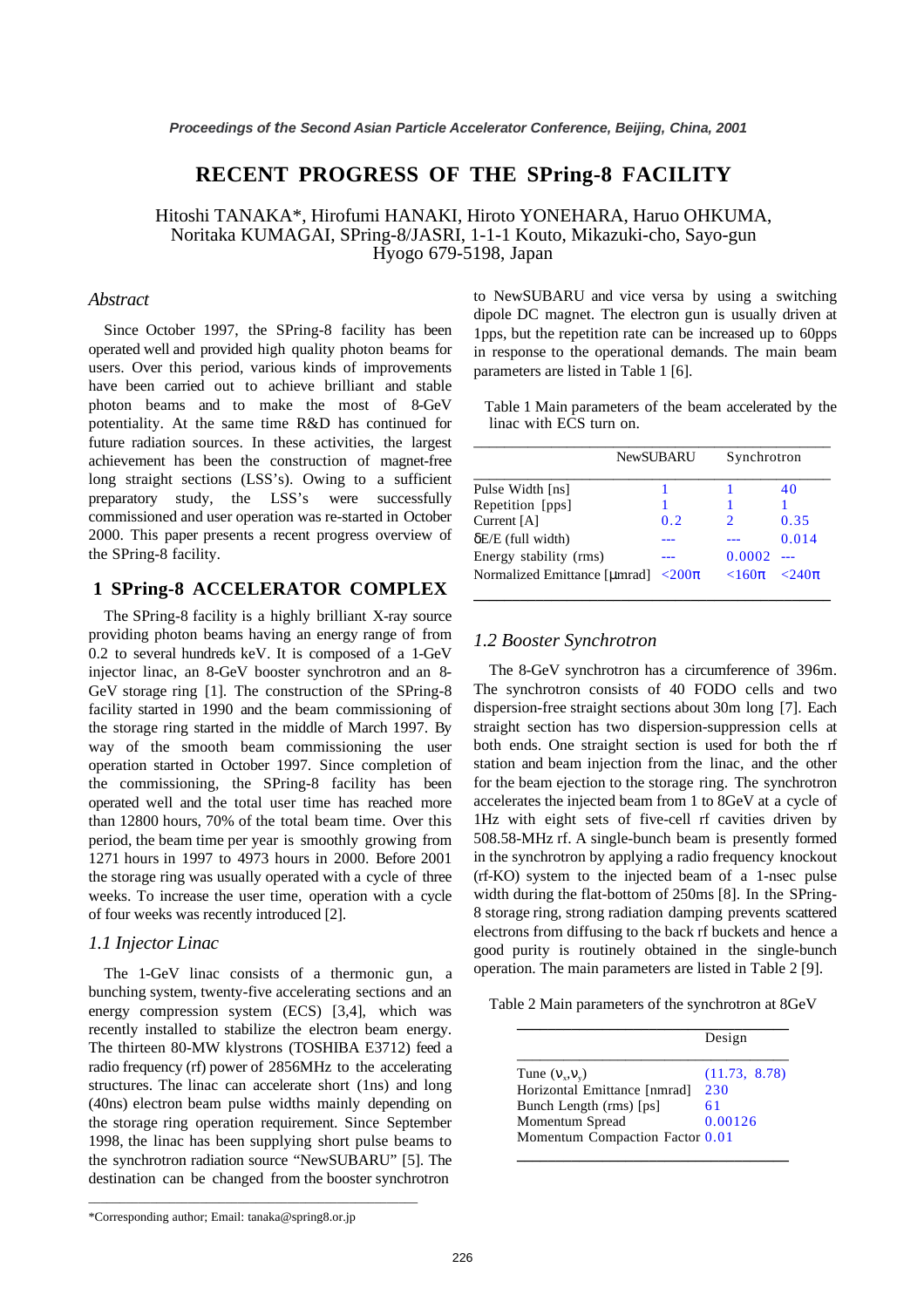#### *1.3 Storage Ring*

The storage ring has a circumference of 1436m, and before the installation of the LSS's it consisted of 48 Chasman-Green (CG) cells. Four of them were "straight cells" in each of which two bending magnets are removed from a CG cell to maintain the symmetry of the optics. Besides these straight cells, which were converted to the LSS's, the storage ring has 40 dispersion-free straight sections 6.65m long. One of them is used for beam injection and four are used for rf stations, each consisting of eight single-cell rf cavities driven by 508.58-MHz rf [10]. The remained thirty-four sections are for the installation of insertion devices (ID's). At present, the number of installed ID's has reached 21 including the one long undulator. Users can change ID parameters, i.e. a gap and a phase independently during user operation.

# **2 IMPROVEMENTS AND R&D ACTIVITIES AT SPring-8**

The improvement of the accelerator performance and R&D on accelerator components have been carried out based on following three courses:

- Generation of brilliant and stable photon beams.
- R&D for future radiation sources.
- Best use of the 8-GeV potentiality.

# *2.1 Generation of Brilliant and Stable Photon Beams*

When the storage ring is operated with several-bunch filling, the peak current becomes high and the beam lifetime markedly decreases due to the Touschek effect even at an 8-GeV beam-energy. To suppress the reduction of the time-averaged brilliance "top-up operation" has been investigated since 1999. The injection magnets of the storage ring were modified to minimize the perturbation to the stored beam in the summer shutdown period of 2001. At the same time, the mechanism of the injected beam loss has been studied. The present results show that a part of injected electrons is lost at the invacuum ID's with a gap of 8mm under high chromaticity. The results also suggested that this loss relates to a mismatch in the longitudinal phase space. Besides the optimization of the storage ring lattice parameters, we have also been investigating the possibility reducing the equilibrium bunch length in the booster synchrotron. To simulate the top-up operation we have also been developing a 6-by-6 tracking simulator that includes synchrotron radiation, full kinematic terms and shortrange wake-force.

The reduction of transverse emittance directly increases the photon beam brilliance. Considering this, the vertical emittance has been kept at around several pmrad by fine orbit correction [11] and by vertical dispersion suppression with skew quadrupole magnets. Figure 1(A) shows the dependence of the inverse of the Touschek

lifetime on the vertical excitation parameter measured by systematically changing the vertical dispersion [12]. The excitation parameter stands for the averaged vertical size variation in changing the vertical dispersion. From these data the vertical emittance coming from the H-V coupling was estimated to be 4.2pmrad before the installation of the LSS's. Effort to reduce the vertical emittance is still ongoing. On the other hand, the reduction of the horizontal emittance was also investigated by controlling the damping partition number. It is clear that the horizontal effective excitation of a betatron oscillation decreases as the beam energy reduces from the design value. As shown in Fig. 1(B) the horizontal emittance can be decreased down to 2nmrad, about one third of the original value [13].



Figure 1: The upper figure (A) shows the inverse of the Touschek lifetime versus the vertical excitation. The lower figure (B) shows the horizontal emittance versus the rf frequency shift. The data in both figures were measured before the installation of the LSS's.

To suppress the beam instability the storage ring is presently operated under high chromaticity [14]. This high chromaticity has been observed to cause some serious problems: the reduction of the beam lifetime, the H-V oscillation mixing of the injected beam and so on. Toward low chromaticity operation, we are planning to install a feedback system for coherent instability suppression in the storage ring.

The beam orbit stability is also crucial for the generation of brilliant and stable photon beams for a synchrotron radiation source. In this field, various improvements were carried out. The most significant progress has been the improved current stabilizing circuits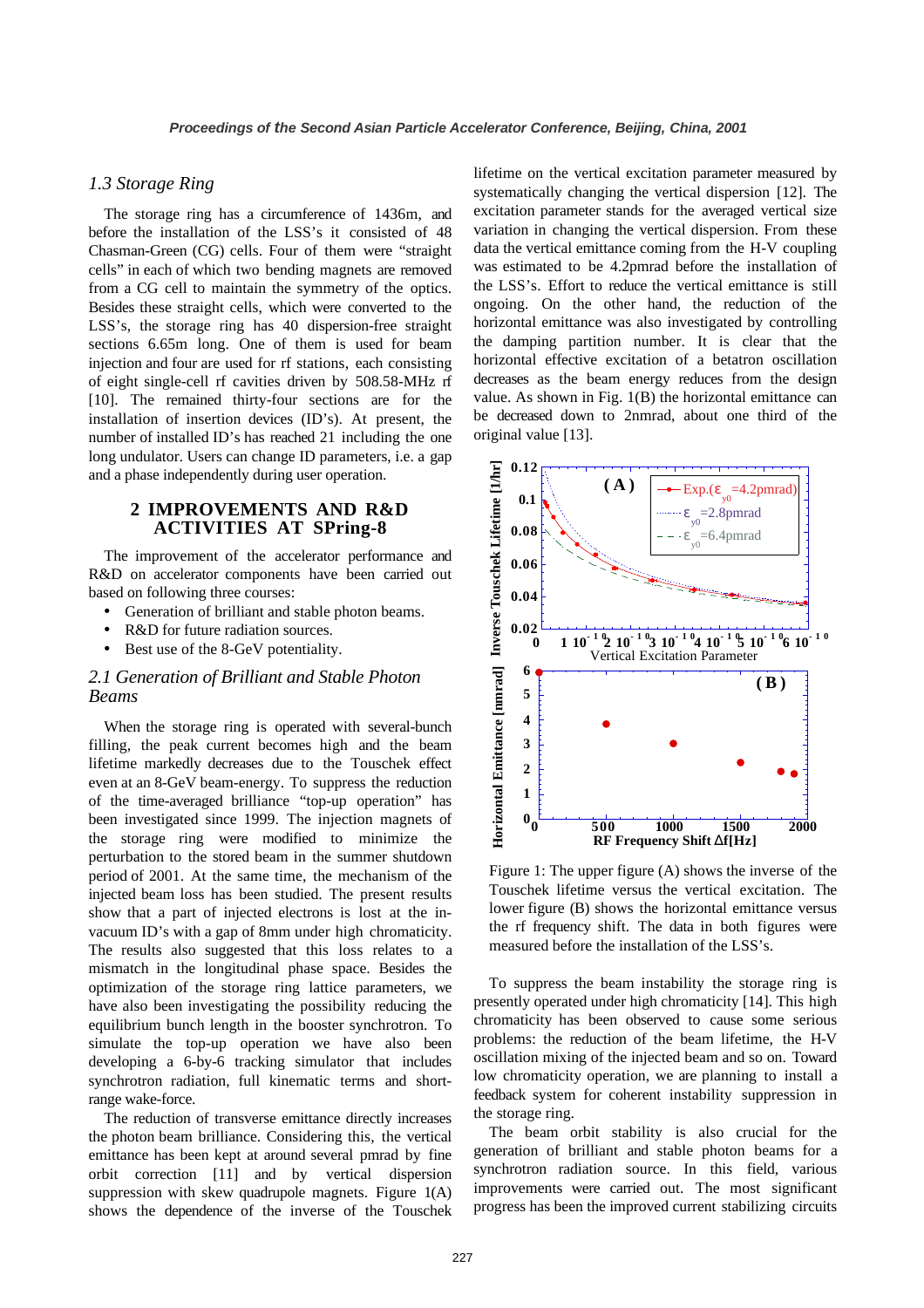in the quadrupole magnet power supplies, which markedly reduce the current ripples and drifts [15]. Figure 2 shows the difference between the beam spectrum before and after the improvements. Second, the coherent synchrotron oscillations were suppressed by the frequency modulation of the reference rf generator. The frequency is now modulated by a feedback loop to cancel out the phase difference between the reference and beam signals [16]. Third, a new signal processing system for a beam position monitor (BPM) was developed to measure fast orbit motions. The new BPM system can cover from DC to a few tens kHz. We can use the four systems to make a synchronaized measurement of the beam motion at the four points along the ring. By these measurements, the error field of each ID was corrected to make ID's more transparent against orbit distortions. The data shown in Fig. 2 were measured by this new system.



Figure 2: Power spectrum of the horizontal orbit before and after the improvements.

# *2.2 R&D on Future Radiation Sources*

Spatially coherent X-ray generation is one of the challenging issues in accelerator science. A high quality electron beam with short bunch length and low emittance would be indispensable to realize such X-ray radiation. Development of a photocathode rf gun has been carried out because the gun performance, i.e. initial beam quality is essential for any beam application including linacdriven SASE. The data shown in Table 3 were achieved by a test bench [17]. To effectively improve the design of the rf gun, a three-dimensional simulation code was also developed [18]. This code explains well the following experimental results.

Table 3 Performance of rf gun test bench

| Normalized Emittance [µmrad]        | $6\pi$ |  |
|-------------------------------------|--------|--|
| Charge per Pulse [nC]               | 0.3    |  |
| Beam Energy [MeV]                   | 3.1    |  |
| Laser Pulse Width [ps]              | 20     |  |
| Beam Pulse Width (calculation) [ps] |        |  |

As another possibility, ring-based SASE was investigated on the premise that LSS's are installed in the storage ring [19]. In this case, from the viewpoint of an FEL gain and electron beam quality, low energy operation is needed. The target beam energy is presently estimated to be  $3 \sim 4$ GeV. The preparation for the low energy operation is now being made. In parallel with the preparation, the beam diagnostic's beamline is under construction to measure rather small beam sizes of a few microns, short bunch length and so on [20].

To generate spatially coherent X-rays the transverse phase volume of an electron beam should be comparable to that of an emitted photon with the target energy. This means that the transverse emittance of the electron beam should be smaller than that for usual undulator radiation. Accordingly, the beam trajectory or orbit needs to be remarkably stabilized. In January 2001, project was therefore started on beam orbit stabilization to achieve orbit stability of sub-micron order in linear and circular accelerators. At present, we have been particularly investigating what degree fluctuations of environmental and machine parameters affect the orbit stability.

### *2.3 Best Use of 8-GeV Potentiality*

The circumference of the storage ring became large to satisfy a low emittance requirement at the high beam energy of 8GeV. In fact, this large circumference is a great advantage for experiments using the time structure of the pulsed photon beams. Moreover, owing to the precise timing system [21], the users can easily select the time interval of the pulsed photon beam from 2ns to 4.8µs by a 2-ns step and can also select the current distribution according to users' requirements. To make the best use of this capability it is important to maintain the reproducibility and uniformity of the beam pulse injected into the storage ring. However, the fluctuation of the beam energy and energy spread at the linac caused the current variation of the injected beam pulse.

To solve this problem, an ECS was constructed at the end of the linac to reduce the energy spread of the accelerated beam and to stabilize the beam centre energy. Experimental data showed that the ECS has almost the same performance as the simulated one. For example, in the case of a 40-ns beam pulse injection, the ECS reduces the energy spread from 3.5% to 1.4% in full width. Consequently, the stored current in the synchrotron was increased by seven times [4,6] without exceeding the beam loss limitation for safe operation. Furthermore, since the ECS can compensate for energy-shifts due to a beam loading effect, the filling pattern in the storage ring is now precisely controllable by adjusting the electron gun emission. The ECS is routinely used for the scheduled beam injection in user operation.

It is also crucial to improve the purity of the singlebunch filling. To this end a new high-power amplifier replaced the old one for the kicker magnet in the rf-KO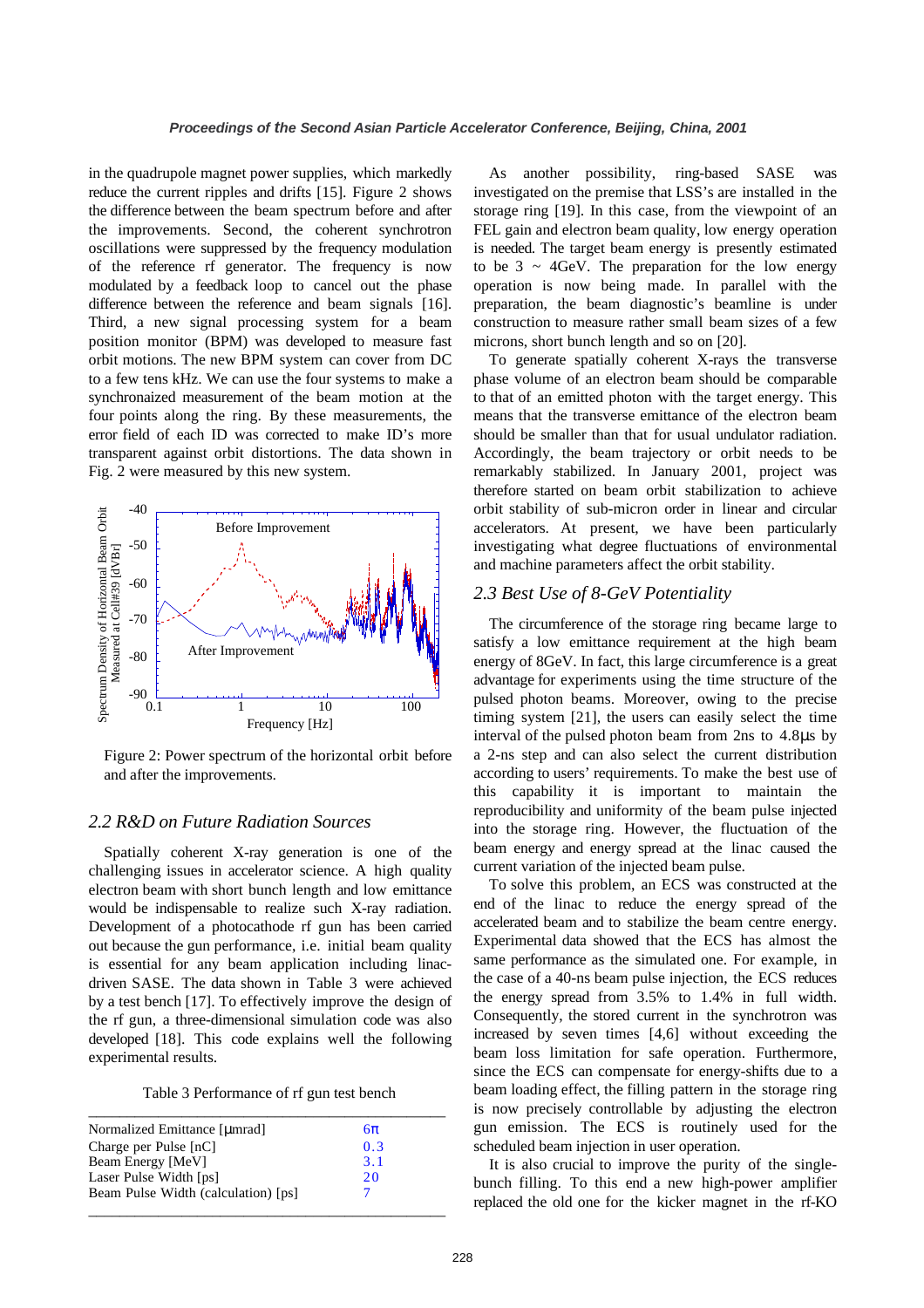system. As a result of tuning the machine parameters of the synchrotron, impurity of a few parts per billion was obtained. As a different approach, the combination of a fast beam chopper [22] with a shorter linac pulse width has been investigated to reduce the dark current emitted by the gun and to suppress the fluctuation of single-bunch current. To realize this idea, it is essential to control the phase difference between the linac and synchrotron rf's. Without fixing the phase difference the fluctuation of the single-bunch current occurs shot by shot after the rf-KO procedure. A part of the timing system was thus modified to synchronize the 2856-MHz to 508.58-MHz rf's in only a short period during beam emission and acceleration in the linac [23]. Single-bunch formation testing is scheduled to start in the autumn of 2001 by using a shorter linac pulse width of 250ps [24].

The stored beams of 8GeV have the potentiality of generating high energy X-rays with an existing high magnetic field. Those generated photons having energies higher than 1MeV are converted to positrons with very low energies through pair-creation by a certain probability. For the production of an intense positron beam with extremely low energies, a prototype super conducting wiggler (SCW) was recently fabricated in collaboration with Budker INP. A maximum field strength of 10.3T [25] was achieved. To install such a high-field SCW in the storage ring, its stability and effects on the lattice parameters must be checked carefully in addition to heat-load problems. We are now planning to study these problems by using the prototype wiggler and to check the feasibility of installation.

The stored beams of 8GeV can also generate gammarays of high energy through collision with laser beams, i.e., a Compton back scattering process. For example, when the wavelength of laser beams is set to 118.8 $\mu$ m, i.e. the far infrared (FIR) energy-region, the Compton edge becomes lower than 10.2MeV and colliding electrons still remain in the inside of the momentum acceptance of the ring. This suggests that the intense gamma-rays are obtained without serious degradation in the beam performance, especially the beam lifetime. To achieve the above scenario an optically pumped FIR laser has been developed [26].

# **3 RECENT TOPIC: CONSTRUCTION OF FOUR LSS'S**

From October 1997 to July 1999 the storage ring had been operated with hybrid optics. In this optics a horizontal betatron function takes a large value (high-beta) and a small value (low-beta) alternately in magnet-free straight sections for ID's. In September 1999 the hybrid optics was changed to HHLV optics (optics with High Horizontal and Low Vertical betatron functions in all straight sections) to meet the requirements of using undulators in the low-beta sections of the hybrid optics. In the HHLV optics, a vertical betatron function is also reduced to a small value in order to increase the brilliance of photon beams at the source point and to suppress the de-magnetization of undulators due to scattered electrons. Until this stage, the ring holds a highly periodic structure called "Phase-1 lattice". In the summer shutdown period of 2000, the magnet arrangement of the long straight sections was modified and four LSS's 27m long were constructed. New lattice structure is called "Phase-2 lattice". Figure 3 shows typical optical functions for the Phase-1 and Phase-2 lattice structures.



Figure 3: Typical optics of Pase-1 (A) and Phase-2 (B).

The installation of the LSS's apparently breaks high symmetry of the ring optics. It was easily predicted that this symmetry-break markedly deteriorates the stability of electron beams. To overcome this, a concept of "quasitransparent matching of sextupole fields (QTMS)" [27] was developed. The QTMS concept simultaneously manages both the symmetry restoration of sextupole fields and the local chromaticity correction in a proper way. To apply the QTMS concept to the phase-2 lattice, we adopted the matching section about 90m long, which comprises of one LSS and neighboring two CG cells as shown in Fig.3. Over the matching section, horizontal and vertical betatron phase advances are adjusted respectively to  $4\pi$  and  $2\pi$  to make the LSS transparent for on-momentum electrons. Owing to the lattice design based on this concept, we could achieve the performance which nearly equals to that of the previous lattice without the LSS's (Phase-1) in a short period, only 3 weeks. The achieved performance is listed in Table 4. The user operation was re-started in October 2000 as scheduled. In one LSS the very long in-vacuum undulator 25m long was also installed in the same period and it has been routinely used in user operation [28].

Compared with the Phase-1 lattice, the performance of the Phase-2 lattice is worse in the momentum acceptance.